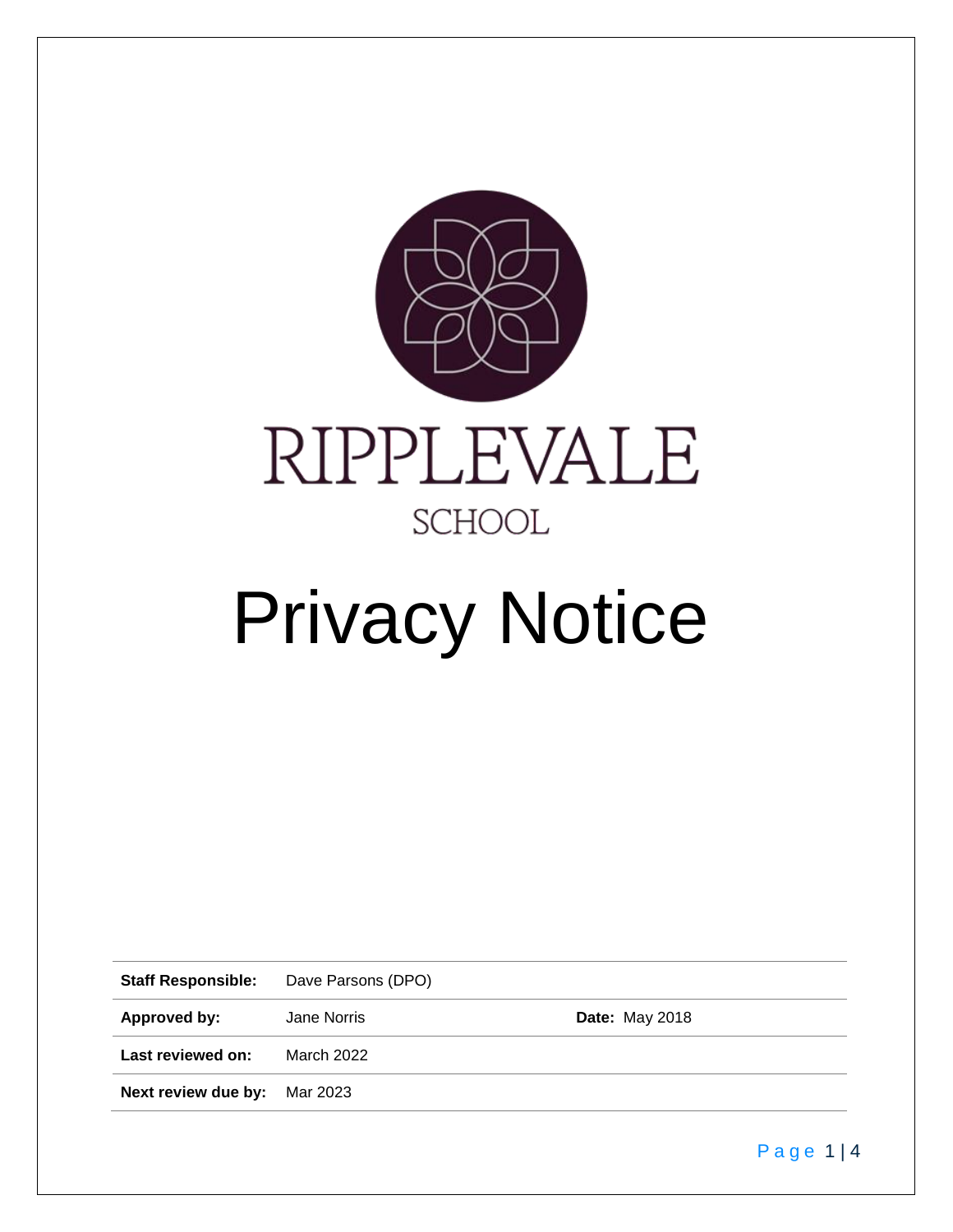# Ripplevale School Privacy Notice (March 2022)

'Ripplevale School provides a caring, learning environment where our students make meaningful progress, relative to their individual starting points. Our aim is to encourage them to develop appropriate personal, social and employable skills enabling them to become confident, independent and aspiring young people.

This Privacy Notice was updated in March 2022. The majority of changes made add consistency to spelling, style and formatting conventions. There have been some changes to the content of the policy. All changes (additions, revisions and/or removals) have been indicated by the use of this grey font to highlight changed or new material. The main additions relate to:

- Naming Dave Parsons as the Data Protection Officer
- Detailing the role of SchoolPro TLC Ltd as UK GDPR consultants/support service
- Changing references to (European) GDPR to UK GDPR

#### 1 Purpose

This Privacy Notice explains how Ripplevale School [the School] handles and uses personal data we collect and hold about our employees.

As your employer, Ripplevale are committed to protecting your personal information and want to be transparent regarding the personal information we hold, how it is used, how long it is kept for and who has access to it.

Our Privacy Notice should be read in conjunction with our *Data Protection Policy*, both of which are governed by the Data Protection Act and The UK General Data Protection Regulation (UK GDPR).

# 2 Why we hold your personal data

Ripplevale School are required to hold your personal data for various legal, contractual and practical purposes, without which we would be unable to employ you. Holding your personal data enables us to meet various administrative, management and legal obligations, including but not limited to:

- payroll
- sick pay
- maternity pay
- family leave
- pension contributions
- emergency contacts
- tax and national insurance
- equal opportunities monitoring
- recruitment and employment
- training and development
- disciplinary matters
- health and safety
- safeguarding of pupils
- managing absence
- appraisal and supervisions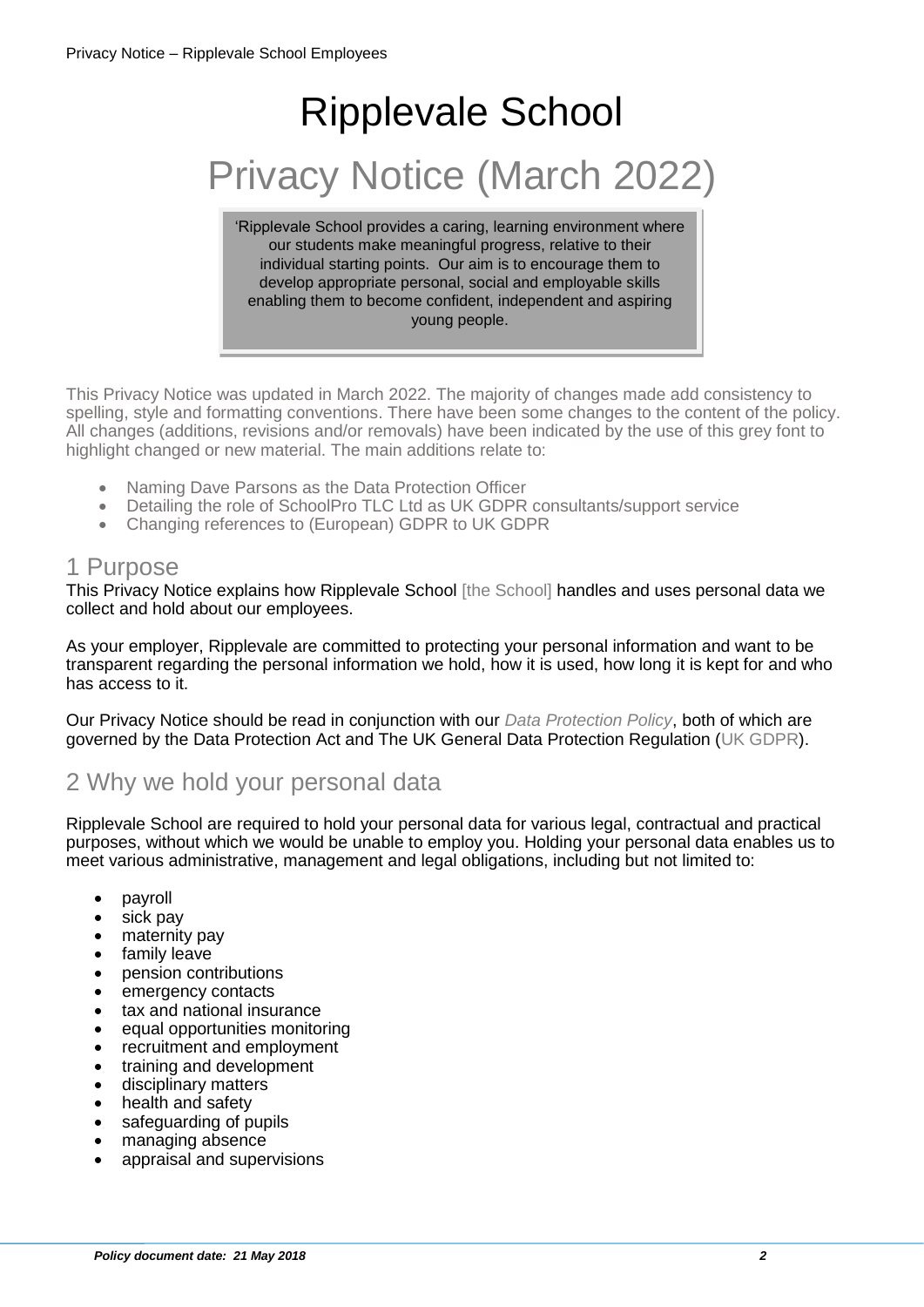# 3 What information do we collect and hold on you?

- Your name
- Your address
- Your phone numbers
- Your email address where you have provided it to us
- Your date of birth
- Your gender
- Your next of kin
- Your driving licence details (if you hold a current license)
- Your NI Number
- Your ethnicity
- Information relating to a disability or medical condition if applicable
- Your salary information
- Your absence history
- Your annual leave
- Your supervision and appraisal dates and discussions
- Any documented conversations or meetings held with you in relation to your employment
- Your bank details
- Your tax code information
- Information on training completed
- Information on any accidents at work
- Photographs of you
- Information related to the prevention and detection of crime and safety and security of residents including but not limited to CCTV recording

# 4 Keeping your information safe

At Ripplevale we are committed to keeping your personal data safe and secure.

Access to personal information held on our employees is restricted and is only shared for the purposes of completing payroll, recruitment and HR functions. Our IT systems restrict staff access to areas of our network dependent on job role and this is regularly reviewed.

Our IT systems and security are managed by a third-party organisation called Sensitive Data Systems (SDS). We are committed to ensuring that your information is secure and in order to prevent unauthorised access or disclosure we have put in place suitable physical and electronic procedures to safeguard and secure our information. However, no data transmission over the internet is 100% secure. As a result, while we can protect the personal information we hold on you, Ripplevale cannot guarantee the security of any information as you transmit it to us and you do so at your own risk.

### 5 How do we use your information?

All the information we hold on you as an employee is used in connection with Ripplevale's contractual obligations under HR law and this is the 'Lawful basis for processing' your information under UK GDPR. The School's UK GDPR duty is the responsibility of Dave Parsons as the Data Protection Officer in co-operation with SchoolPro TLC Limited. SchoolPro TLC provide UK GDPR advice and training as well as tools for ensuring that data is processed and managed in the best possible manner in accordance with UK GDPR regulations.

We may at times, if an urgent matter or during holiday periods, find it necessary to communicate information to you as an employee of Ripplevale at your home email address (if you have given us permission to do so).

You can, at any time, withdraw this permission if you so wish. You simply need to notify a member of the office team.